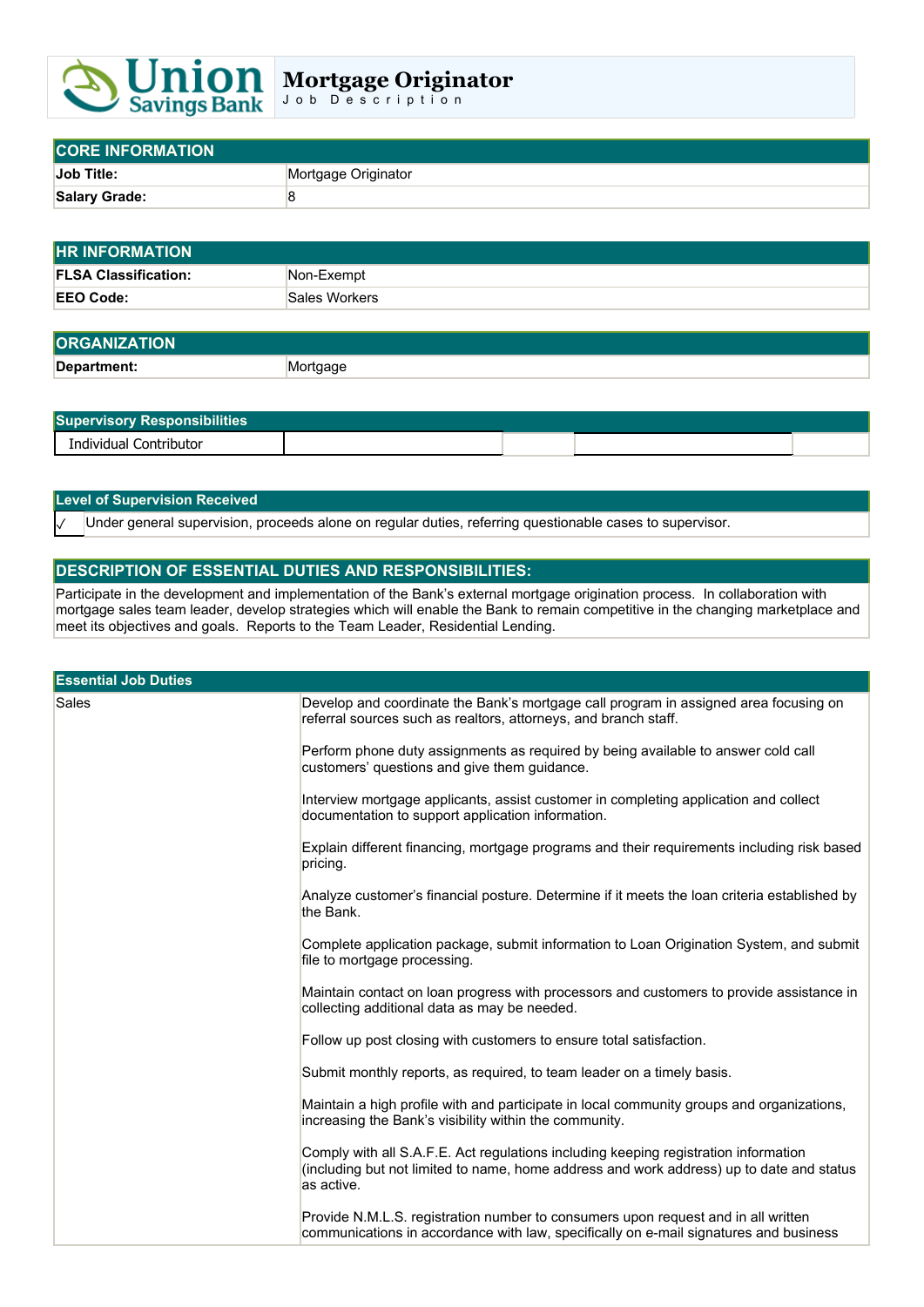## **Additional Job Duties**

Perform other related duties as required.

## **Required (for all Jobs)**

Must maintain thorough knowledge of and comply with all applicable laws and regulations, including BSA/AML and Privacy requirements, as set forth in the Bank's policies, procedures, and programs. This position requires consistent regular attendance.

| <b>SKILLS</b>                              |                                                                                                                                                                                                                                                                                                |  |  |  |
|--------------------------------------------|------------------------------------------------------------------------------------------------------------------------------------------------------------------------------------------------------------------------------------------------------------------------------------------------|--|--|--|
| <b>Required Skills</b>                     |                                                                                                                                                                                                                                                                                                |  |  |  |
| Communication and Interpersonal<br>Skills: | Must communicate effectively using all mediums including but not limited to dealing with<br>customers, clients, and employees on the telephone, in person, and in writing. Ability to<br>speak effectively in one-on-one or small group situations. Strong customer service skills<br>reguired |  |  |  |
| Computer Skills:                           | Microsoft Office. Must be able to learn and work with any job relevant or industry specific<br>software programs employed by the bank. List any specific software/computer skill<br>requirements utilizing the "Other" field.                                                                  |  |  |  |
| Organizational Skills:                     | Ability to work in a fast-paced environment with ability to juggle multiple projects and/or tasks<br>while maintaining accuracy to the highest level. Ability to meet deadlines and prioritize<br>workflow. Strong attention to detail and task oriented. Uses time efficiently.               |  |  |  |
| Problem Solving Skills:                    | Ability to apply common sense understanding to carry out instructions furnished in written,<br>oral, or diagram form. Ability to deal with problems involving concrete variables in<br>standardized situations.                                                                                |  |  |  |
| Team Player:                               | Ability to work well in a team-oriented environment.                                                                                                                                                                                                                                           |  |  |  |

| <b>Additional Skills</b>                                                                                                                                                                                                                          |                                                                                                                                                                           |                    |  |  |
|---------------------------------------------------------------------------------------------------------------------------------------------------------------------------------------------------------------------------------------------------|---------------------------------------------------------------------------------------------------------------------------------------------------------------------------|--------------------|--|--|
| <b>Skill/Ability</b>                                                                                                                                                                                                                              | <b>Description</b>                                                                                                                                                        | <b>Proficiency</b> |  |  |
| Sales Skills: Must have exemplary sales skills<br>and a proven track record in the financial<br>services industry. Must have/implement<br>excellent deal closing skills with a focus on<br>customer satisfaction.                                 |                                                                                                                                                                           | Advanced           |  |  |
| Analytical & Reasoning Skills: Ability to define<br>problems, collect data, establish facts and<br>draw valid conclusions. Ability to interpret an<br>extensive variety of instructions and deal with<br>several abstract and concrete variables. | Must be able to analyze customers financial ability and<br>communicate financial product options to the customer.                                                         | Advanced           |  |  |
| Product Knowledge: Ability and interest in<br>continually improving knowledge and<br>understanding of bank products and services.                                                                                                                 |                                                                                                                                                                           | Intermediate       |  |  |
| Written Communication: Ability to write<br>business correspondence (list any specific<br>requirements).                                                                                                                                           | Must have ability to write routine reports and correspondence.                                                                                                            | Intermediate       |  |  |
| Mathematic Skills: Ability to use a calculator<br>(list any specific requirements).                                                                                                                                                               | Must be able to compute basic mathematical exercises such<br>as fractions, percentages, commissions, estimating, rounding.<br>Must be able to use a financial calculator. | Intermediate       |  |  |
| Other:                                                                                                                                                                                                                                            | Ability to interpret a variety of instructions furnished in written,<br>oral, diagram or schedule form.                                                                   | Intermediate       |  |  |
| Other:                                                                                                                                                                                                                                            | Basics in Outlook, Word, Excel, proficient in EZLender, and<br>MortgageBot. Must be able to learn new software as required.                                               | Intermediate       |  |  |

| <b>Required Leadership and Management Skills</b>                                                                                                                                                                 |  |  |  |
|------------------------------------------------------------------------------------------------------------------------------------------------------------------------------------------------------------------|--|--|--|
| Must follow, support and implement Bank Quality Service Standards.                                                                                                                                               |  |  |  |
| Must be able to serve as a role model by exhibiting professionalism, observing confidentiality, promoting service awareness,<br>being operationally sound, and possessing strong leadership and teamwork skills. |  |  |  |

Must be able to communicate and provide consistent support of the strategic goals of the Bank.